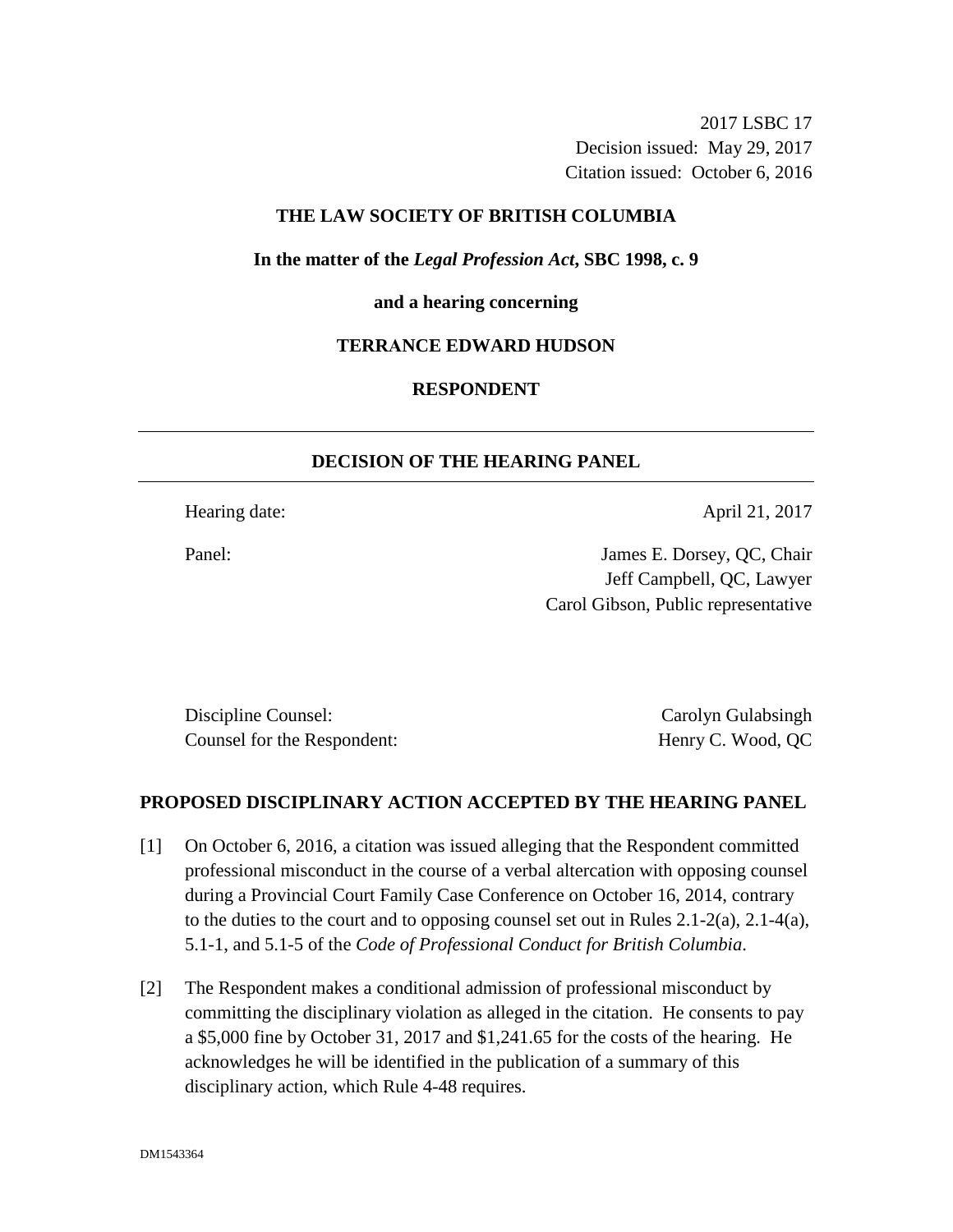- [3] The Discipline Committee accepted his conditional admission of professional misconduct and the proposed disciplinary action. In accordance with Rule 4-30(4), the Committee instructed discipline counsel to recommend acceptance by the Hearing Panel.
- [4] The Panel decided to accept the proposed disciplinary action after reviewing an Agreed Statement of Facts; hearing an audio recording of the case conference; viewing the relevant portion of a video recording of the case conference; hearing testimony from the Respondent; and hearing submissions by counsel. The Panel advised the parties of its decision following the hearing on April 21, 2017, with reasons to follow.
- [5] In accordance with Rule 4-30(5), the Panel instructed the Executive Director to record the lawyer's admission on the lawyer's professional conduct record; impose the proposed disciplinary action; and notified the Respondent and the complainant of this disposition.
- [6] Under Rule 5-11(1), the Panel ordered the Respondent to pay hearing costs as agreed in the amount of \$1,241.65 by October 31, 2017. (Law Society Rules 2015, Schedule 4 – Tariff for Hearing and Review Costs, Item 25)
- [7] To protect the privacy of the clients, the Panel also ordered pursuant to Rule 5-8(1) and (2) that:
	- 1. Members of the public be excluded from the portion of the hearing at which the audio and the video recordings of the court proceedings were tendered and played (Exhibits 5 and 6).
	- 2. The transcript and the audio and video recordings of the court proceedings not be disclosed (Exhibits 4, 5 and 6).
	- 3. The Agreed Statement of Facts (Exhibit 2) and transcript of the hearing proceedings be redacted to remove the clients' names and information identifying the clients before disclosure to the public in response to any request under Rule 5-9(2).
- [8] These are our reasons for accepting the proposed disciplinary action.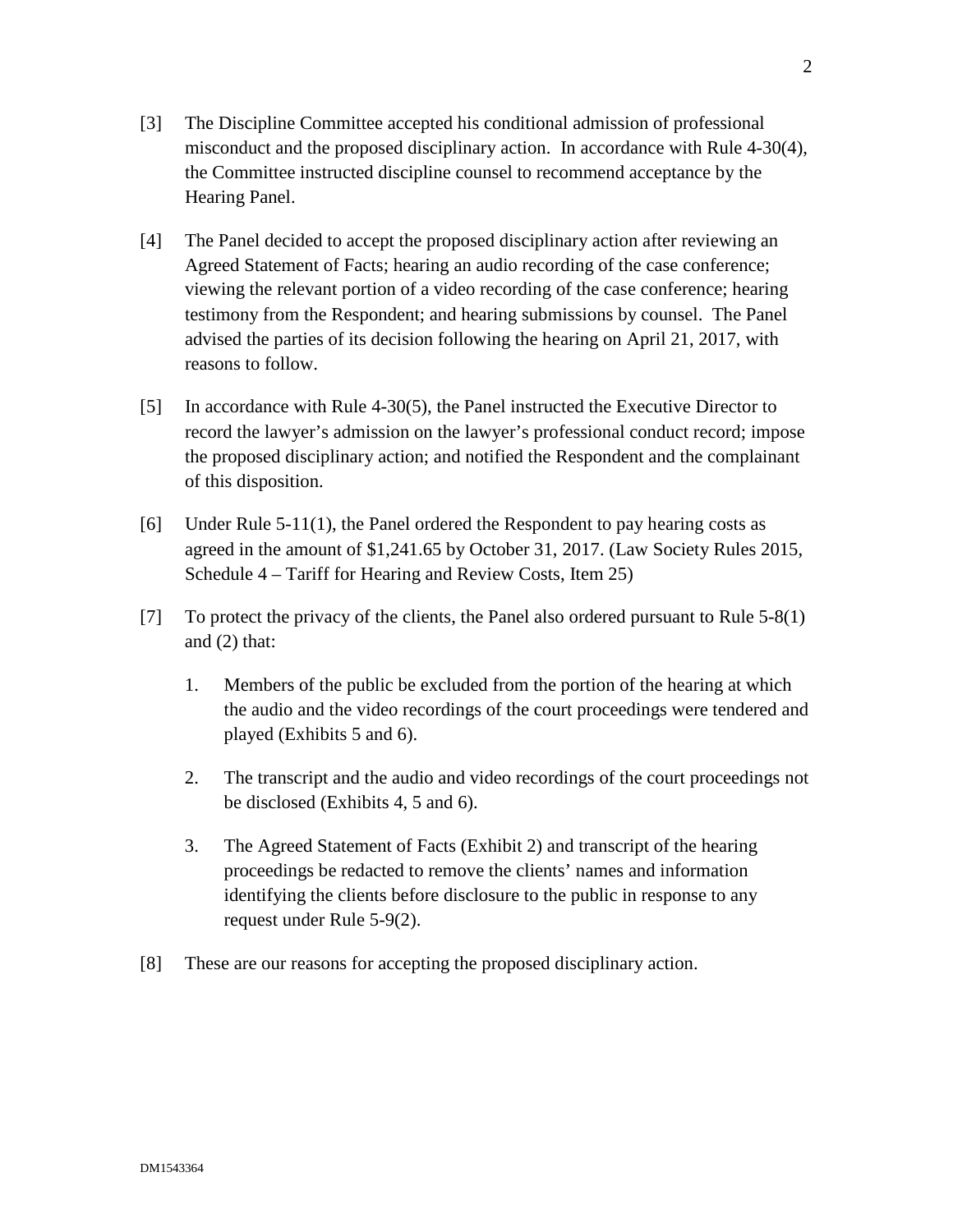# **RESPONDENT'S PROFESSIONAL CONDUCT RECORD AT THE TIME OF THIS INCIDENT**

- [9] In his youth, the Respondent left difficult family circumstances for a new life path on which he achieved university undergraduate and law degrees. He was called to the Alberta bar in September 2002. He left practice in Calgary to move to the British Columbia northwest corridor. On November 30, 2005, he was called to the bar and admitted to the Law Society of British Columbia.
- [10] He practised for approximately a year in Smithers before moving to a firm in Prince Rupert where he practised with and married a lawyer. In the time period from April 2007 to November 2008, his spouse falsified time records and accounts submitted to the Legal Services Society. Knowing it was not permitted by the Legal Services Society, she caused accounts to be submitted on behalf of other lawyers in her firm using their e-billing access codes without their prior authorization. After receiving a complaint by a lawyer who left the firm, the Legal Services Society conducted an audit and took away her billing or vendor number. The Discipline Committee issued a citation in July 2012. She was disbarred in January 2014. (*Law Society of BC v. Hudson*, 2014 LSBC 02)
- [11] The Legal Services Society's suspension of payments caused financial problems for the firm and the Respondent's household and led to an incident that resulted in a conduct review of the Respondent by a subcommittee of the Discipline Committee in September 2011. By that time, he was separated from his wife; they had separate financial affairs; and he no longer practised law with her. A second conduct review arising out of his wife's submission of an account to the Legal Services Society using his billing number was conducted in September 2012.
- [12] The Respondent's professional conduct record includes a third conduct review in October 2013. The Respondent had contacted the Law Society for guidance the day after he realized he had acted wrongly in a matter, but he did not follow the guidance until almost one month later. At that time, he had moved to Smithers; was unable to obtain employment with a firm and was practising alone; had completed an acrimonious divorce; was regularly communicating with the Law Society for practice advice; had remarried with a woman who had three children; and he and his new wife had a child.

### **CIRCUMSTANCES OF THE MISCONDUCT**

[13] After the close of business on May 22, 2014, a mother was served with a father's application, returnable the next morning for an order excluding her from their son's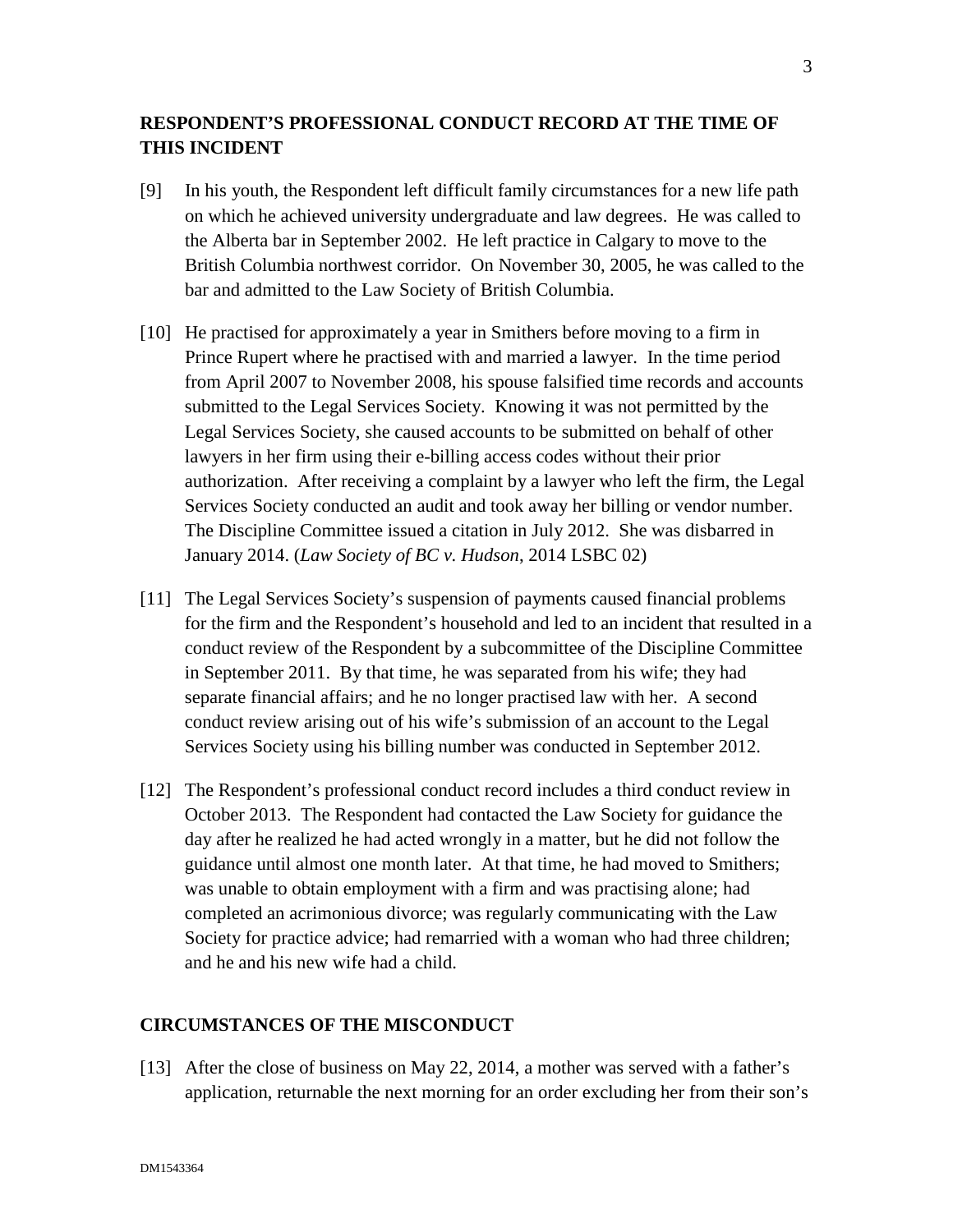life. At the time, a Ministry of Child and Family Development Safety Plan was in place addressing the mother's drug addiction and her supervised access to her son.

- [14] The next morning, the Respondent was at the courthouse for another matter. The mother retained him. The Court heard submissions and adjourned the application to May 27. An interim consent order provided the mother with supervised access and prohibited her from consuming drugs. The application was adjourned to June 26 for review. At that hearing, the order was slightly modified. At a summary hearing on July 8, the mother's access and drug testing were maintained. On August 6, a Family Case Conference was scheduled for October 16, 2014. No trial dates were scheduled.
- [15] At some time before the case conference, the Respondent provided results of drug testing of the wife to the father's lawyer.
- [16] The Honorable Judge B.G. Hoy presided at the case conference by video conference from Abbotsford. The Respondent and opposing counsel attended with their clients.
- [17] Opposing counsel advised the Court that he was not optimistic that anything could be accomplished in the conference. His client wanted to proceed to trial. The Respondent submitted there were no dangers for the child and stated: "This is nothing but trumped up allegations based on somebody running to court on one day's notice and obtaining orders they should never have achieved."
- [18] Judge Hoy addressed the litigants directly. He asked the father for his viewpoint. The father was not aware of any evidence to verify compliance with the prior court order. He said "… I haven't been assured in any way it's being followed." Judge Hoy asked the mother for her viewpoint. She said she had been doing what she was supposed to do. Later, the father said "... I was told that I would be provided with reports from the other party's doctor saying that she was not using anymore."
- [19] The Respondent interrupted to say reports had been provided to opposing counsel on "an ongoing basis." This began a disagreement between opposing counsel and the Respondent during which opposing counsel spoke in a raised, antagonistic voice.

| Opposing Counsel: No, they have not. |                                         |
|--------------------------------------|-----------------------------------------|
| Mr. Hudson:                          | They have so, I have --                 |
|                                      | Opposing Counsel: They have not been -- |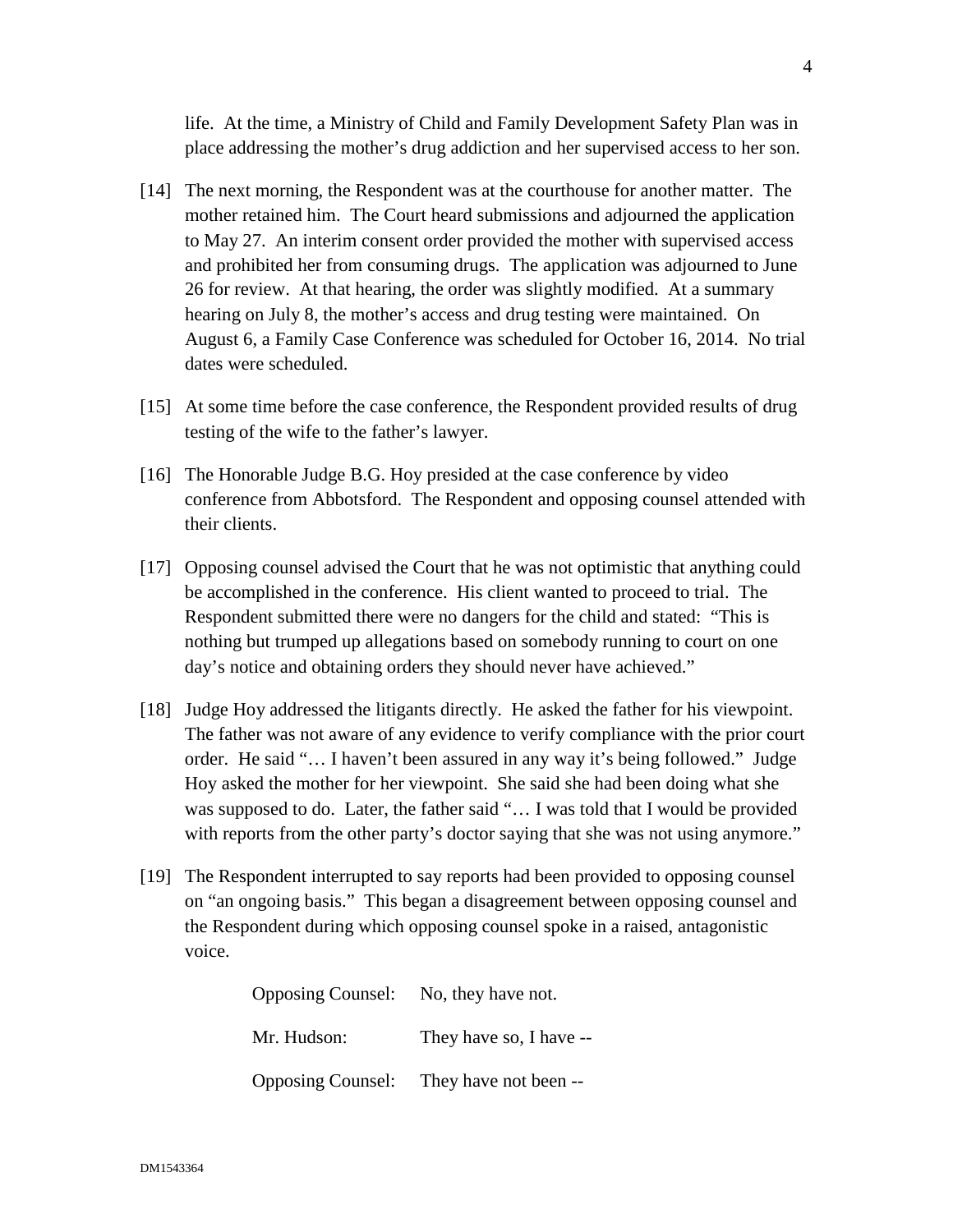| Mr. Hudson:              | -- the faxes                                                                                                                                                                                                                                                                                       |
|--------------------------|----------------------------------------------------------------------------------------------------------------------------------------------------------------------------------------------------------------------------------------------------------------------------------------------------|
| <b>Opposing Counsel:</b> | -- provided.                                                                                                                                                                                                                                                                                       |
| [Father]:                | Am I being --                                                                                                                                                                                                                                                                                      |
| Mr. Hudson               | Okay. Your Honour --                                                                                                                                                                                                                                                                               |
| [Father]:                | -- am I talking, or?                                                                                                                                                                                                                                                                               |
| Mr. Hudson:              | -- we can just adjourn this, because it's clear that<br>somebody is not telling the truth. And I have<br>confirmations showing those have been sent.                                                                                                                                               |
| [Father]:                | There was two in June. I haven't received any --                                                                                                                                                                                                                                                   |
| [Mother]:                | You just wanna go --                                                                                                                                                                                                                                                                               |
| [Father]:                | -- since then.                                                                                                                                                                                                                                                                                     |
| [Mother]:                | -- to court.                                                                                                                                                                                                                                                                                       |
| Mr. Hudson:              | Shhh. Stop.                                                                                                                                                                                                                                                                                        |
| [Mother]:                | [Indiscernible/overlapping voices]                                                                                                                                                                                                                                                                 |
| Mr. Hudson:              | Your Honour, this is -- all just needs -- let a judge<br>hear it. Because it is clear that [Father] is not open<br>to the evidence that's actually been provided, and<br>doesn't wish to actually see any possibility that<br>anybody can change. Even though she's complied<br>with the orders -- |
| <b>Opposing Counsel:</b> | If my friend is finished --                                                                                                                                                                                                                                                                        |
| Mr. Hudson:              | $-$ and he $-$                                                                                                                                                                                                                                                                                     |
|                          | Opposing Counsel: -- with his speech --                                                                                                                                                                                                                                                            |
| Mr. Hudson:              | -- and he also --                                                                                                                                                                                                                                                                                  |
| <b>Opposing Counsel:</b> | -- I wonder if we might move on it --                                                                                                                                                                                                                                                              |
| Mr. Hudson:              | Could you shut up?                                                                                                                                                                                                                                                                                 |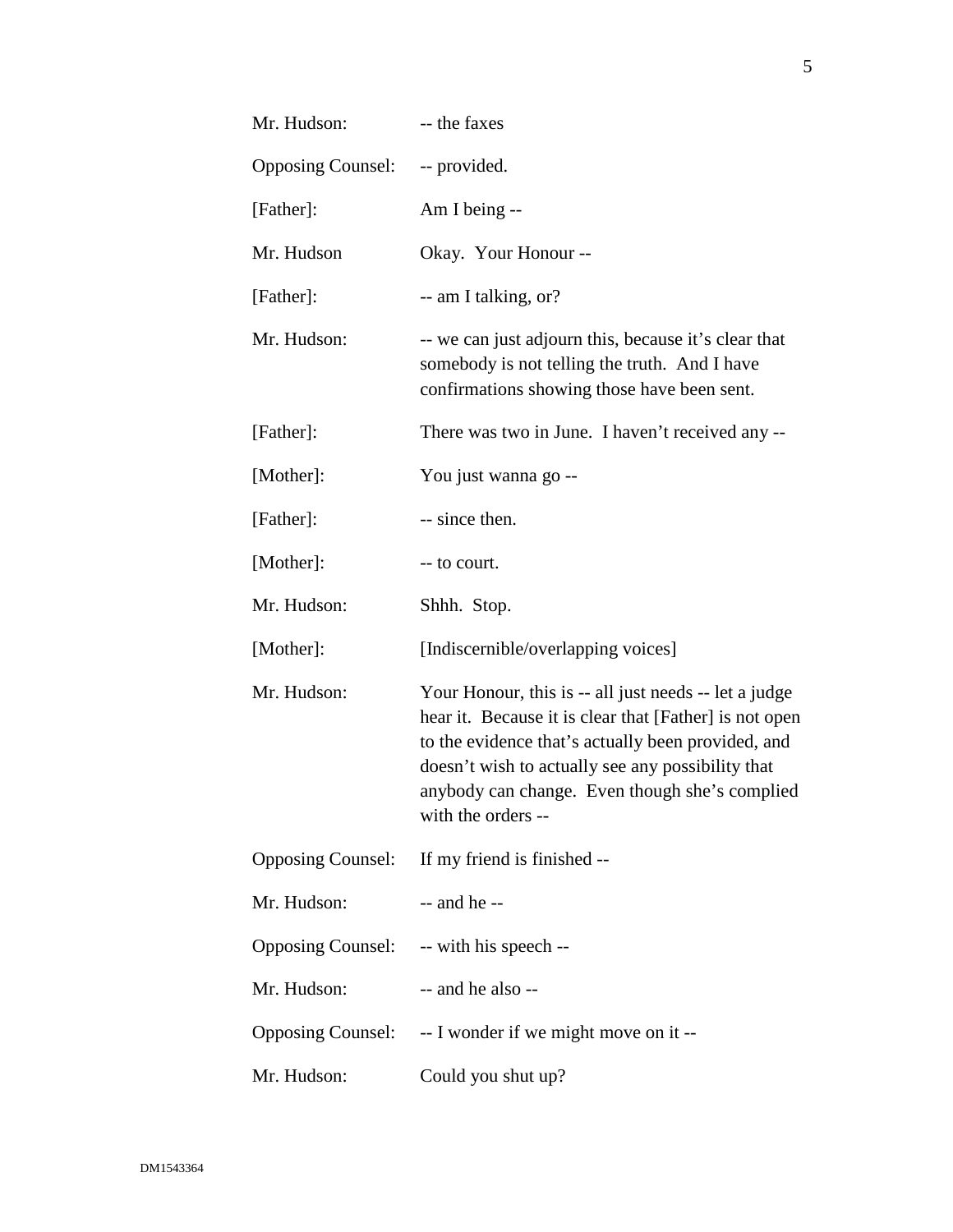|                          | Opposing Counsel: You shut up yourself. You shut up.                                                                                      |
|--------------------------|-------------------------------------------------------------------------------------------------------------------------------------------|
| Mr. Hudson:              | No.                                                                                                                                       |
| <b>Opposing Counsel:</b> | Don't tell me to do anything back and forth like<br>this.                                                                                 |
| The Court:               | Counsel.                                                                                                                                  |
| <b>Opposing Counsel:</b> | I won't put up with this.                                                                                                                 |
| The Court:               | Counsel.                                                                                                                                  |
| <b>Opposing Counsel:</b> | Who the hell do you think you are anyway?                                                                                                 |
| Mr. Hudson:              | Excuse me.                                                                                                                                |
| <b>Opposing Counsel:</b> | Just --                                                                                                                                   |
| The Court:               | Counsel. Counsel, what are you doing? What are<br>you doing?                                                                              |
| <b>Opposing Counsel:</b> | I -- I'm -- Your Honour --                                                                                                                |
| The Court:               | Please.                                                                                                                                   |
| <b>Opposing Counsel:</b> | -- I have been -- I have been -- listened to my friend<br>make aspersions about [Father] on and on, and this -<br>- this cannot continue. |
| The Court:               | $Oh -$                                                                                                                                    |
| Mr. Hudson:              | There have been no --                                                                                                                     |
| The Court:               | -- counsel --                                                                                                                             |
| Mr. Hudson:              | -- aspersions, Your Honour.                                                                                                               |
| The Court:               | -- please. Look, let me just cut it short.                                                                                                |

[20] It is clear from the video and audio recordings and what is set out in the Agreed Statement of Facts that, during this exchange opposing counsel rose to his feet and approached the Respondent. Initially the Respondent was seated, but rose to his feet after opposing counsel approached him while shouting at him and jabbing his finger in the Respondent's face several times.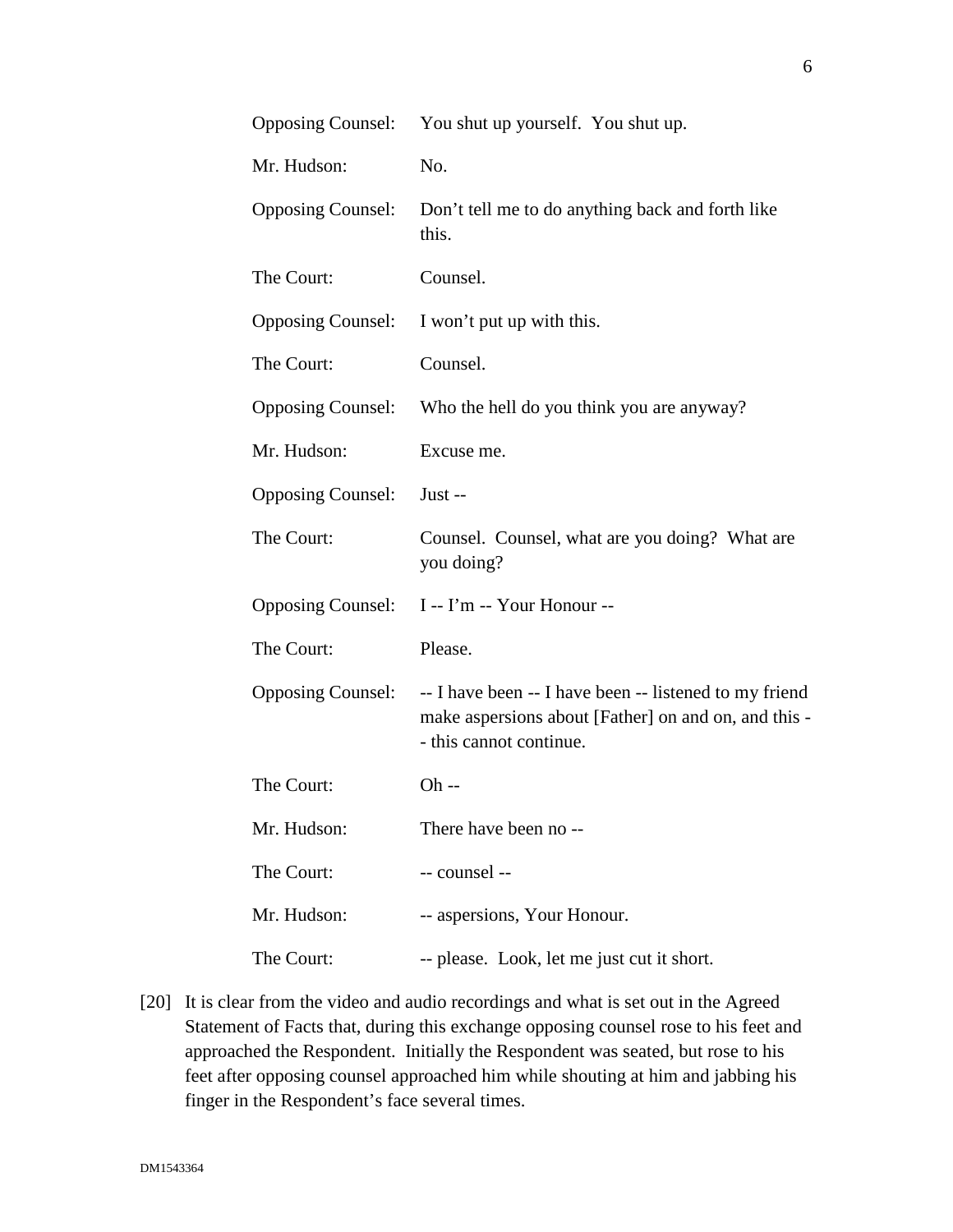[21] Judge Hoy intervened and expressed his disappointment in the conduct of counsel. He concluded the case conference, referred the parties to the judicial case manager and adjourned.

### **COMPLAINTS TO LAW SOCIETY**

- [22] The father made a written complaint to the Law Society on October 29, 2014 about the Respondent's behaviour.
- [23] On February 10, 2015, the Office of the Chief Judge of the Provincial Court made a written complaint about counsel's behaviour. Its Legal Officer enclosed copies of the transcript of the case conference with clients' names redacted, the audio and video recordings, a letter opposing counsel wrote to the Smithers Court Registry on October 16, 2014 and an email from the Respondent on October 16, 2014 to the Judicial Case Manager in the Smithers Courthouse.
- [24] In his email, the Respondent expressed "... his deepest apologies to the Honourable Judge Hoy for my unacceptable conduct in his courtroom today." He was specific about what he should not have done, but implicitly deflected some responsibility by identifying opposing counsel's actions as triggering his words and conduct.
- [25] The Respondent was given written notice of the complaint by letter dated January 9, 2015 and was interviewed by a Law Society investigator and staff lawyer on March 11, 2016.

#### **APPROPRIATE DISCIPINE FOR THIS PROFESSIONAL MISCONDUCT**

- [26] We find, as the Respondent's conditional admission accepts, that his conduct as alleged in the citation was a blameworthy marked departure from the conduct the Law Society expects of its members and constitutes professional misconduct. (*Legal Profession Act*, SBC 1996, c. 9, s. 38(4)(b)(i); *Law Society of BC v. Martin*, 2005 LSBC 16, para. 171; see also *Re: Lawyer 12*, 2011 LSBC 11, para. 14 and 2011 LSBC 35, para. 7 and 46) What is appropriate discipline for this professional misconduct?
- [27] The two-step conditional admission process in Rule 4-30 of the Law Society Rules consists of Discipline Committee review and recommendation for acceptance of the proposed disciplinary action and a public hearing by a panel. The higher the likelihood that the hearing panel will accept the conditional admission and proposed penalty, the higher the likelihood that lawyers and the Law Society will use the admissions process in Rule 4-30.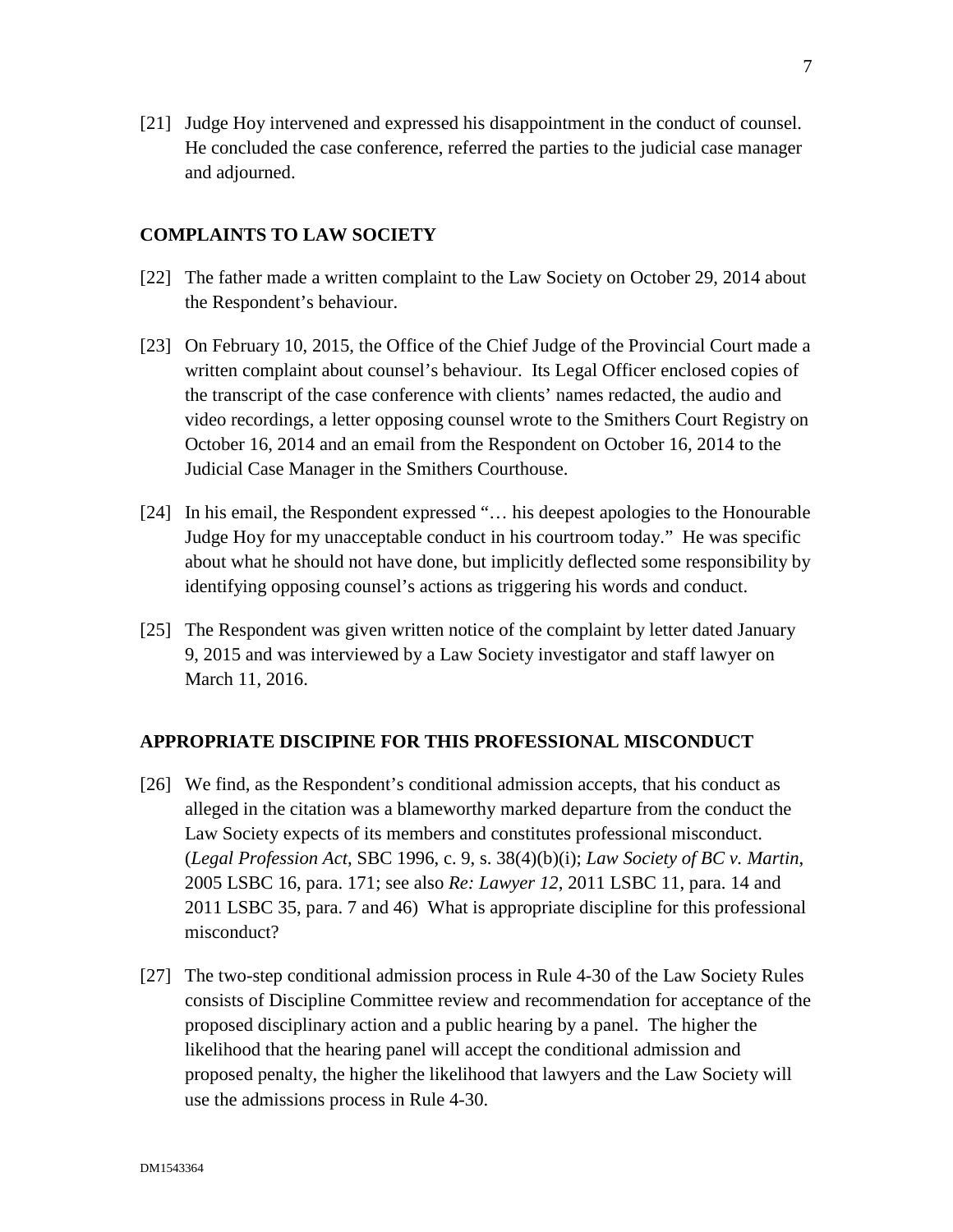- [28] The process of conditional admissions and consent to disciplinary action in Rule 4- 30 benefits the administration of Law Society disciplinary proceedings. It saves significant administrative resources and involves the Respondent accepting responsibility for his or her conduct. It is more likely that the participants will use this process if there is some degree of comfort that a joint proposal will be accepted by the hearing panel. This is the reason that hearing panels give deference to conditional admissions, consent disciplinary action and the recommendations of the Discipline Committee.
- [29] The process is transparent and the public is protected by having a hearing panel thoroughly review and publish reasons for accepting the proposed disciplinary action. The public is also protected as the hearing panel has the authority to reject a conditional admission with the consequence the citation will proceed to hearing before another panel. (Rule 4-31)
- [30] A panel that shows deference to a recommendation of the Discipline Committee in an individual case is not abdicating its independence or responsibility. The panel hears the evidence and exercises independent judgment. However, instead of determining what discipline the panel would impose (which might be more, less or different than what is proposed by the parties), the panel decides whether the proposed disciplinary action is "within the range of a fair and reasonable disciplinary action." (*Law Society of BC v. Rai*, 2011 LSBC 2, para. 7) If the proposed disciplinary action is within the range of fair and reasonable action, the panel must accept the Discipline Committee recommendation. If it is not, the panel must reject the conditional admission.
- [31] There is no exhaustive list of factors to consider in determining an appropriate sanction for a finding of professional misconduct. A non-exhaustive list of factors is set out in *Law Society of BC v. Ogilvie*, 1999 LSBC 17, para. 10.
- [32] The applicable factors and their relative importance will vary in each citation against a lawyer. Protection of the public and public confidence in the integrity of lawyers generally is paramount in determining appropriate discipline.
- [33] Recently, a panel restated the accepted factors under four categories: (1) nature, gravity and consequence of the professional misconduct; (2) Respondent's character and professional conduct record; (3) Respondent's acknowledgement and remedial action and other mitigating circumstances; and (4) maintaining public confidence in the disciplinary process and integrity of the legal profession. (*Law Society of BC v. Lessing*, 2013 LSBC 29)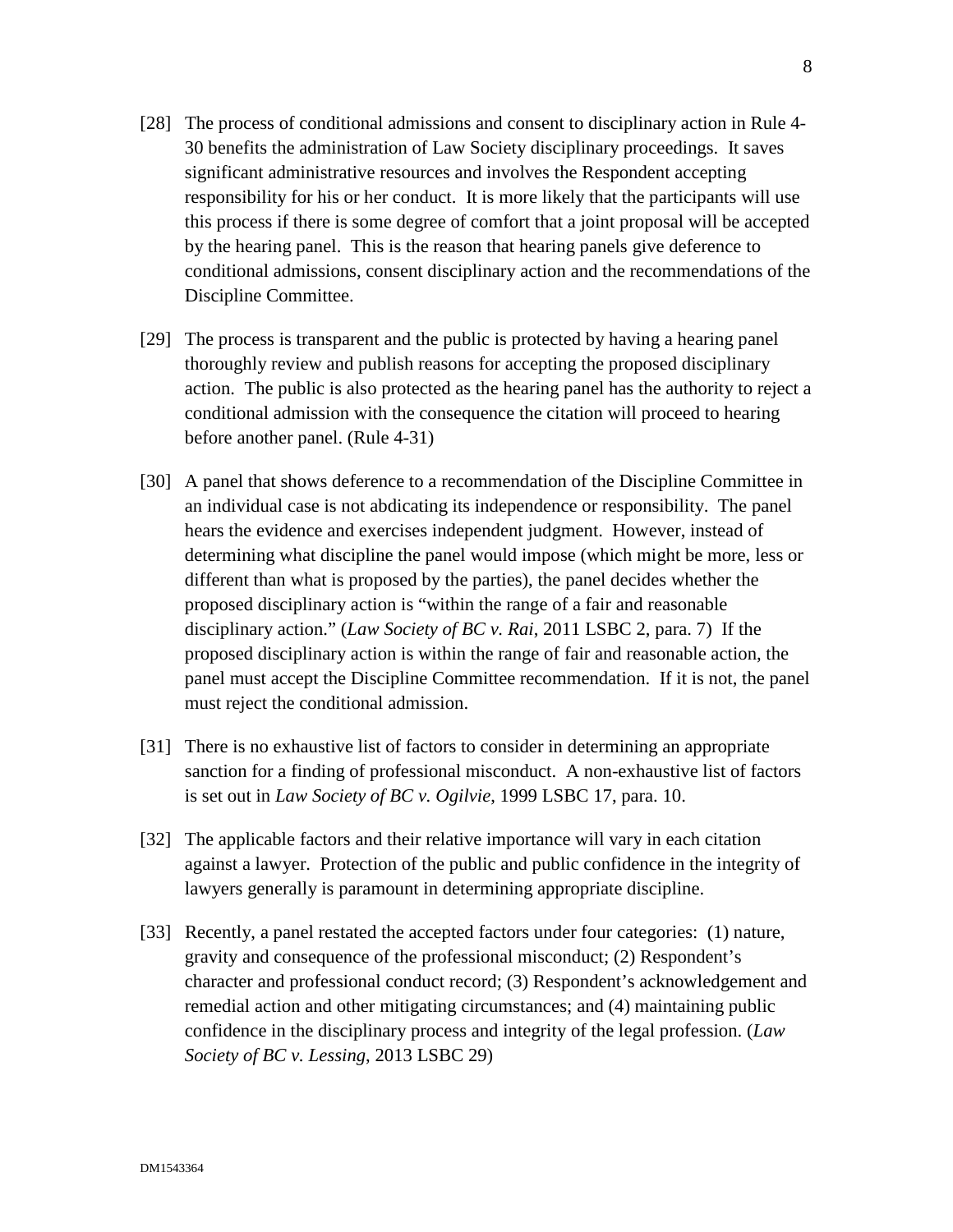- [34] Professional courtesy is the expected norm of behaviour. Civility between lawyers is essential to maintaining the integrity of the profession, orderly dealings among the profession and resolution of client differences. Incivility may in some circumstances constitute dishonourable conduct that brings the profession into disrepute and diminishes public confidence in the integrity of lawyers.
- [35] While incivility is serious, it is not the most serious professional misconduct. However, it is our view that incivility in court is a more serious form of incivility. Confidence in the administration of justice depends in large part on the proper functioning of a courtroom.
- [36] Incivility in court or another formal or informal setting intended to achieve a resolution of differences between parties is obstructive to the proper functioning of the process. It impedes the orderly administration of justice. The Respondent's incivility occurred in this context. The impact of such behaviour is clearly evident in this case. It abruptly led to the breakdown of the proceedings and the intervention of the presiding judge.
- [37] The evidence is that there was no ongoing discourtesy or incivility in the communications between the Respondent and opposing counsel in this or other litigation.
- [38] The Respondent had a Professional Conduct Record consisting of conduct reviews, although the conduct reviews were for dissimilar and unrelated behaviour.
- [39] The Respondent acknowledged his misconduct on the day that it occurred. He apologized to the court and court staff in writing later that day. He has been unqualified in acknowledging his misconduct to the Law Society and to the Panel in his testimony.
- [40] Based on his understanding of the stressors and triggers that he believes were involved in his behaviour, he has taken steps to manage his affairs so that he will not repeat his impulsive behaviour.
- [41] There is no fixed range of discipline for incivility that constitutes professional misconduct. Recently, Law Society counsel provided a panel with a summary of penalties in panel decisions when members made discourteous or threatening remarks: the penalties ranged from reprimands to fines (\$500 to \$3,000) to suspensions (1 week to 6 months). (*Law Society of BC v. Foo*, 2014 LSBC 21, para. 41) On the facts in that case and the lawyer's professional conduct record, the panel imposed a two week suspension. An application to review was dismissed